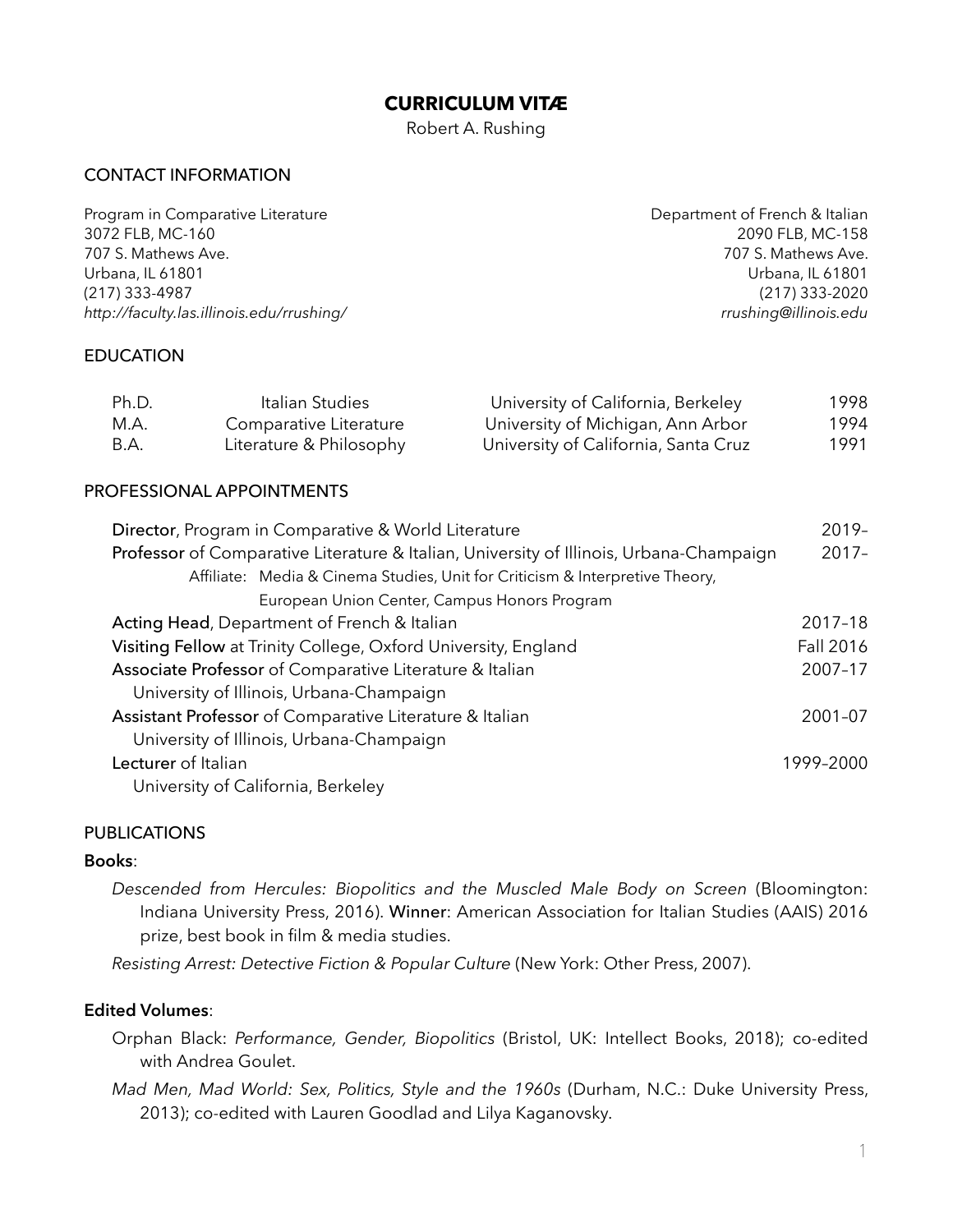### **Articles in Refereed Journals**:

- "Calvino, Cerrone & the Catacoustic: An 'Echo-Logical' Reading," *Italian Culture* 39.2 (2021): in production.
- "Toxicity: Making the Toxic Visible in Italian Cinema," *The Italianist* 40.2, special issue on ecomedia (2020): 244-55.
- "Italian Transnational Masculinity: *Jeeg Robot*, *Il ragazzo invisibile* and *MilzaMan*," *Journal of Italian Cinema and Media Studies* 8.1 (January 2020): 43-60.
- "Planes, Trains, Automobiles, Bicycles, Spaceships and an Elephant: Images of Movement from Neorealism to the *commedia all'italiana*," *California Italian Studies* 7.1 (2018) (https:// escholarship.org/uc/item/2zt4d8px).
- "Contemporary Italian Science Fiction Film: The Future of Italy," *Luci e ombre: trimestrale di informazione cinematografica e culturale* 4.2 (2016): 32–46.
- "Skin Flicks: Haptic Ideology in the Peplum Film," *Cinema Journal* 56.1 (2016): 88–110.
- "The Weight of History: Immunity and the Nation in Italian Science Fiction Cinema," *Science Fiction Studies* 42.2, 126 (2015): 339–52.
- "Nostalgia | Utopia | Spaghetti: Utopian and Anti-Nostalgic Time in the Italian Western," *Studies in European Cinema* 11.2 (2014): 79–91.
- "Sirens without Us: The Future after Humanity," *California Italian Studies* 2.1 (2011) (escholarship.org/uc/item/0cc3b56b).
- "Blink: The Material Real in *Caché*, *Mulholland Dr*. and *Dr. Who*," *PostScript* 29.3 (2010): 18–31.
- "'Tutto è zuppa!' Making the Superego Enjoy in Calvino's *Il cavaliere inesistente*," *Romanic Review* 101.3 (2010): 561–77.
- "De Sica's *The Children Are Watching Us:* Neorealist Cinema and Sexual Difference," *Studies in European Cinema* 6.2–3 (2009): 97–112*.*
- "Gentlemen Prefer Hercules: Desire | Identification | Beefcake," *Camera Obscura* 23.3, 69 (2008): 158–91. Reprinted: in *Visual Culture and Gender*, vol. 1, ed. Annette Burfoot (London: Routledge, 2014).
- "Italo Svevo and Charlie Chaplin: Dramatic Irony and the Psychoanalytic Stance," *American Imago* 63. 2 (2006): 183–200.
- "'What We Desire, We Shall Never Have': Calvino, Žižek, Ovid," *Comparative Literature* 58.1 (2006): 44–58.
- "Traveling Detectives: Verne's "Logic of Arrest" and the Pleasures of (Avoiding) the Real," *Yale French Studies* 108 (2005): 89–101.
- "From *Monk* to Monks: The End of Enjoyment in Eco's *The Name of the Rose*," *Symposium* 59.2 (2005): 116–28 (special issue on Italian detective fiction).
- "The Real of Desire: Travel/Detection/Hitchcock/Antonioni," *The Communication Review* 6.4 (2003): 313–326.

"Alessandro Baricco's *Seta:* Travel, Ventriloquism & the Other," *MLN* 118.1 (2003): 209–236.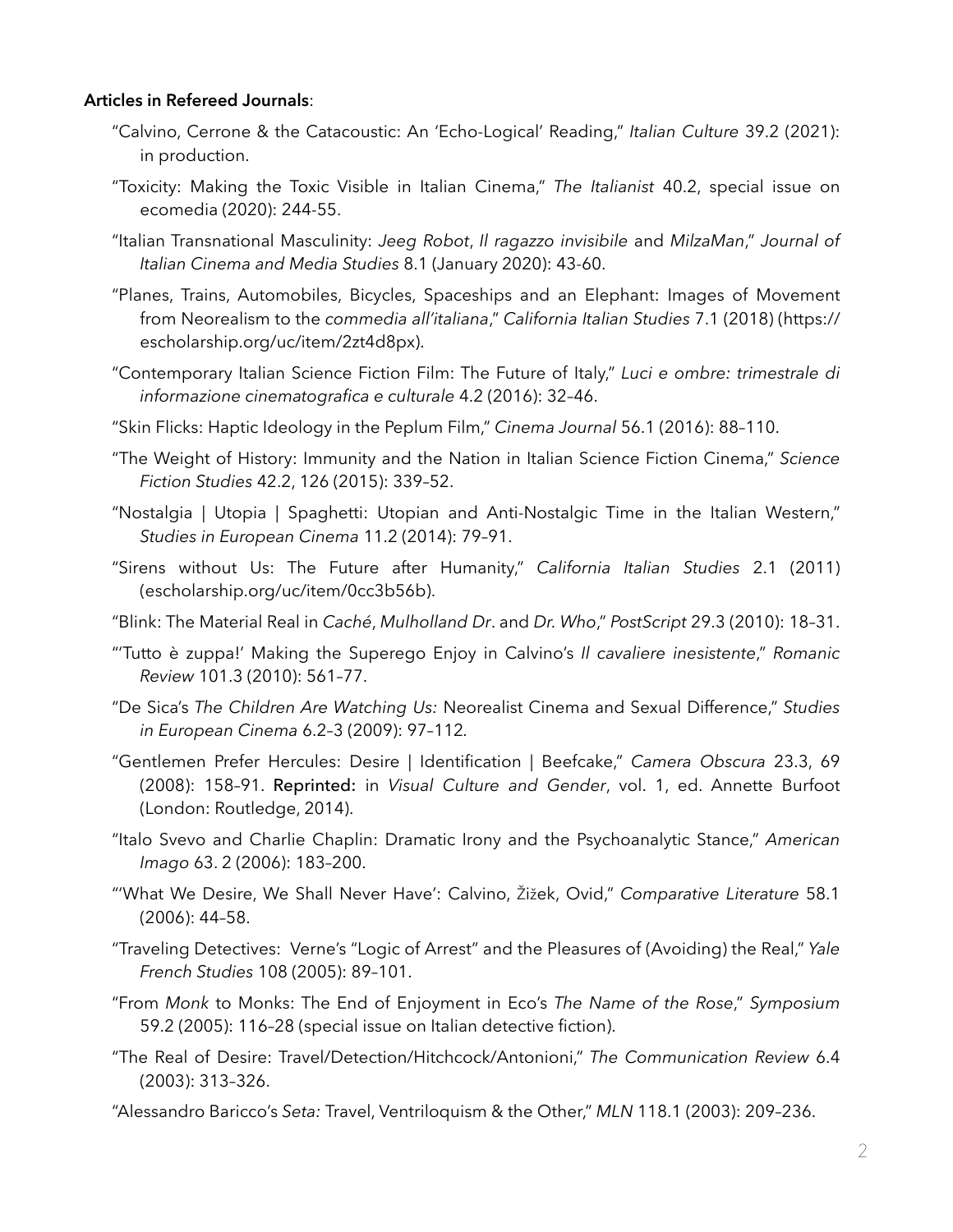### **Articles in Refereed Journals (continued)**:

- "Traveling By Metonymy: Ugo Foscolo's 'A Zacinto,'" *Annali d'Italianistica* 20 (2002): 201–16.
- "'La sua tragica incompiutezza': Anxiety, Misrecognition and Ending in Gadda's *Pasticciaccio*," *MLN* 116.1 (2001): 130–149.
- "The Horizon of Literature: Epistemic Closure in Calvino's *I nostri antenati,*" *Forum Italicum* 33.1 (1999): 213–23.
- "Il cristallo e il mare: L'*enumeración caótica* e l'epistemologia in Calvino e Gadda," *Forum Italicum* 31.2 (1997): 407–22.

## **Chapters in volumes**:

- "The Noise of War: Sound, Politics and Space in the Italian Peplum," in *Celluloid Battles: Big Screen Ancient Greek and Roman Warfare* (Brill, 2022), accepted for publication.
- "Feet of Strength: The Sword-and-Sandals Film," in *Shoe Reels: The History and Philosophy of Footwear in Film* (Edinburgh: Edinburgh University Press, 2021), 136-47.
- "*Cabiria*," in *Italian Cinema from the Silent Screen to Digital Image* (Bloomsbury, Joseph Luzzi, Ed., 2020), 503-10.
- "Descended from Hercules: Masculine Anxiety in the Peplum," in *Cycles, Sequels, Spin-offs, Remakes and Reboots: Multiplicities in Film and Television* (Austin: University of Texas Press, 2016): 41–59.
- "'It will shock you how much this never happened': Antonioni and *Mad Men*," in *Mad Men, Mad World: Sex, Politics, Style and the 1960s* (Durham, N.C.: Duke University Press, 2013), Lauren Goodlad, Lilya Kaganovsky, Robert Rushing, Eds: 192–212.
- "Introduction" to *Mad Men, Mad World: Sex, Politics, Style and the 1960s* (Durham, N.C.: Duke University Press, 2013), Lauren Goodlad, Lilya Kaganovsky, Robert Rushing, Eds: 1–34.
- "Calvino & Readerly Expectations: Identification and Fantasy in the *Cosmicomics*," in *Approaches to Teaching the Works of Italo Calvino*, Franco Ricci, Ed. (New York: The Modern Language Association, 2013): 69–71.
- "Memory and Masculinity in the Italian Peplum Film and Zach Snyder's *300*" in *Culture et mémoire. Représentations contemporaines de la mémoire dans les espaces mémoriels, les arts du visuel, la littérature et le theater*, Eds., Carola Hähnel-Mesnard, Marie Liénard-Yétérian et Cristina Marinas (Palaiseau, Éditions de l'École Polytechnique, 2008): 239–46.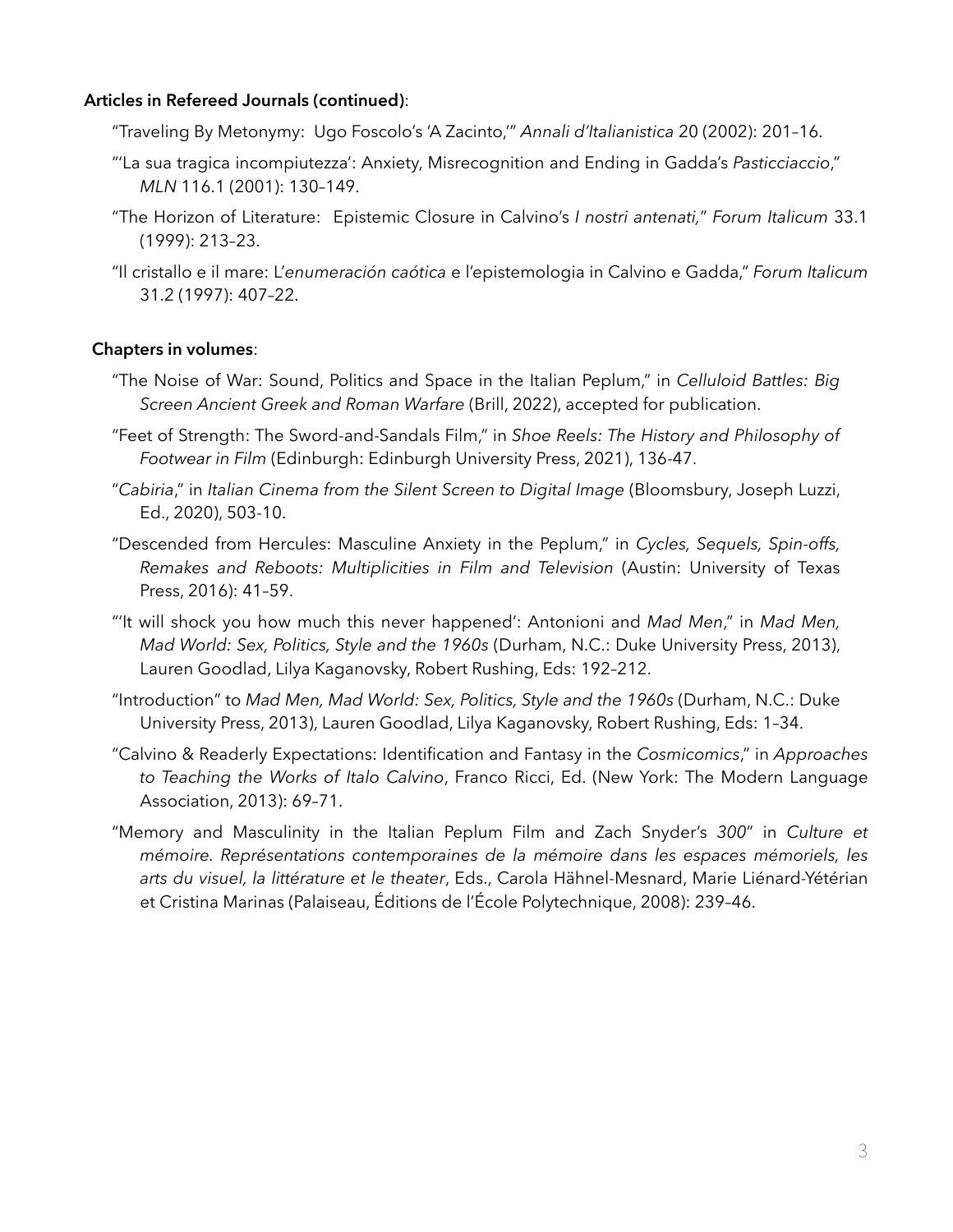### **Reviews & Responses**:

- Review of Vulca Fidolini, *Fai l'uomo! Come l'eterosessualità produce le maschilità* in *gender/ sexuality/italy* 7 (2020), https://www.gendersexualityitaly.com/17-fai-luomo-eterosessualitaproduce-maschilita/.
- Review of Denis Lotti, *Muscoli e frac: il divismo maschile nel cinema muto italiano, 1910–1929*, and Francesco Di Chiara, *Peplum: Il cinema italiano alle prese col mondo antico*, in *Journal of Italian Cinema and Media Studies*, 6.3 (2018): 419–22.
- "Hercules Revisited," *Cinema Journal* 56.1 (2016): *Afterthoughts and Postscripts*. (cmstudies.siteym.com/general/custom.asp?page=CJ\_after561\_Rushing)
- Review of Marieke Krajenbrink and Kate M. Quinn (Eds.), *Investigating Identities: Questions of Identity in Contemporary International Crime Fiction* in *Comparative Literature Studies* 49.3 (2012): 463–66.
- "Am I Paranoid Enough?" (Emily Apter response) in *American Literary History* 18.2 (2006): 390–93.
- Review of Albert Sbragia, *Carlo Emilio Gadda and the Modern Macaronic*, in *South Atlantic Review* 62.4 (1997): 101–04.
- Review of Fernando Amigoni, *La più semplice macchina: lettura freudiana del «Pasticciaccio»* in *Forum Italicum,* 30.1 (1996): 224-28

## MEDIA AND PUBLIC OUTREACH

- "A Minute with… Robert Rushing," University of Illinois News, interview with Jodi Heckel about final season of *Mad Men* (4/25/15); http://illinois.edu/emailer/newsletter/72492.html
- Chicago Humanities Festival, *Mad Men, Mad World:* interview with Alyson Cuddy (3/26/13)
- "Focus" on WILL 580 AM, interview with Chris Berube about *Mad Men, Mad World* (4/8/03)
- Interview on Canadian radio (CJAD 800 AM) with Ric Peterson and Suzanne Desautels about *Mad Men, Mad World* (4/15/13)
- Letter to the editor about ethics of software brain simulation, *Scientific American*, October, 2012

### FELLOWSHIPS AND HONORS (SELECTED)

| LAS Impact Award (for COVID-19 planning & implementation)             | 2021    |
|-----------------------------------------------------------------------|---------|
| Campus Award for Excellence in Undergraduate Teaching                 | 2018    |
| LAS Dean's Award for Excellence in Undergraduate Teaching             | 2018    |
| Winner: Best Film/Media Book (Descended from Hercules)                | 2016    |
| American Association for Italian Studies (AAIS)                       |         |
| Illinois Program for Research in the Humanities (IPRH) Faculty Fellow | 2013-14 |
| Humanities Council Teaching Excellence Award                          | 2008    |
| Nomination: Gradiva Award: Best Theory Book (Resisting Arrest):       |         |
| National Association for the Advancement of Psychoanalysis (NAAP)     |         |
| Illinois Program for Research in the Humanities (IPRH) Faculty Fellow | 2003-04 |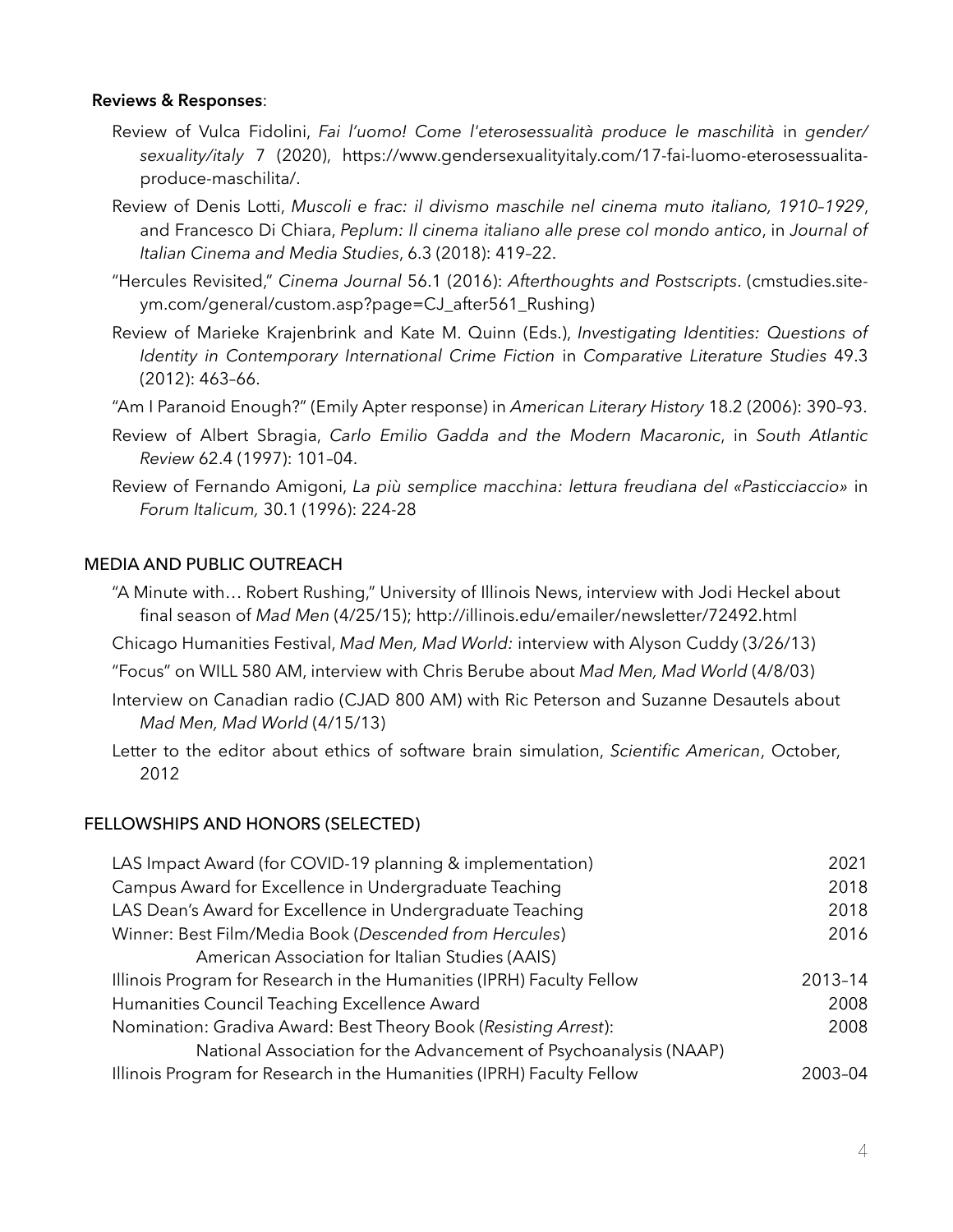## SERVICE (SELECTED)

| Profession:                                                                   |                  |
|-------------------------------------------------------------------------------|------------------|
| Series editor: "New Directions in National Cinemas," Indiana University Press | $2015 -$         |
| <b>AAIS Book Prize Selection Committee</b>                                    | 2019-21          |
| Selection Committee: Levin Prize for Comparative Literature (ACLA)            | 2018-19          |
| Selection Committee: Scaglione Prize for Comparative Literary Studies (MLA)   | 2015-17          |
| National Endowment for the Humanities evaluator                               | 2010             |
| University:                                                                   |                  |
| Provost's Task Force on Evaluating Teaching Effectiveness                     | 2019-20          |
| Campus General Education Board (Chair, 2015-16)                               | 2014-16          |
| Academic Senate                                                               | 2002-06, 2011-13 |
| College:                                                                      |                  |
| Search Committee: LAS Communications Coordinator                              | 2021             |
| LAS Executive Committee (Vice Chair, 2019-21)                                 | 2018-21          |
| LAS Fall 2020 Implementation Team (COVID-19 re-opening)                       | Summer 2020      |
| LAS General Education Committee (Chair, 2015-16)                              | 2014-16          |
| Search Committee: Director, Unit for Criticism and Interpretive Theory        | 2014             |
| <b>School</b> (Literatures, Cultures and Linguistics):                        |                  |
| Committee on Italian transfer to combined French & Italian                    | 2013-14          |
| Task Force on Doctoral Programs in Spanish, Italian & Portuguese              | 2012             |
| Ad Hoc Committee on Global Studies                                            | 2011             |
| Department (French & Italian):                                                |                  |
| Admissions & Financial Aid                                                    | 2020-21          |
| Chair, Search Committee: Modern French Studies                                | 2018-19          |
| Director of Graduate Studies, French & Italian                                | 2018-19          |
| Acting Head of French & Italian                                               | 2017-18          |
| Undergraduate Advisor in Italian                                              | 2005-12; 2014-15 |
| Chair, Search Committee: Italian Medieval/Renaissance                         | 2005-2006        |
| Department (Comparative Literature):                                          |                  |
| Director of Program in Comparative & World Literature                         | 2019-            |
| Director of Graduate Studies                                                  | 2007-09          |
| Chair, Graduate Admissions Committee                                          | 2003-06          |
| Search Committee: Latin American/Comparative Literature                       | 2004-05          |
| <b>Department</b> (Unit for Criticism and Interpretive Theory):               |                  |
| Nicholson Associate Director of the Unit                                      | 2009-11          |
| <b>Advisory Committee</b>                                                     | 2006-07          |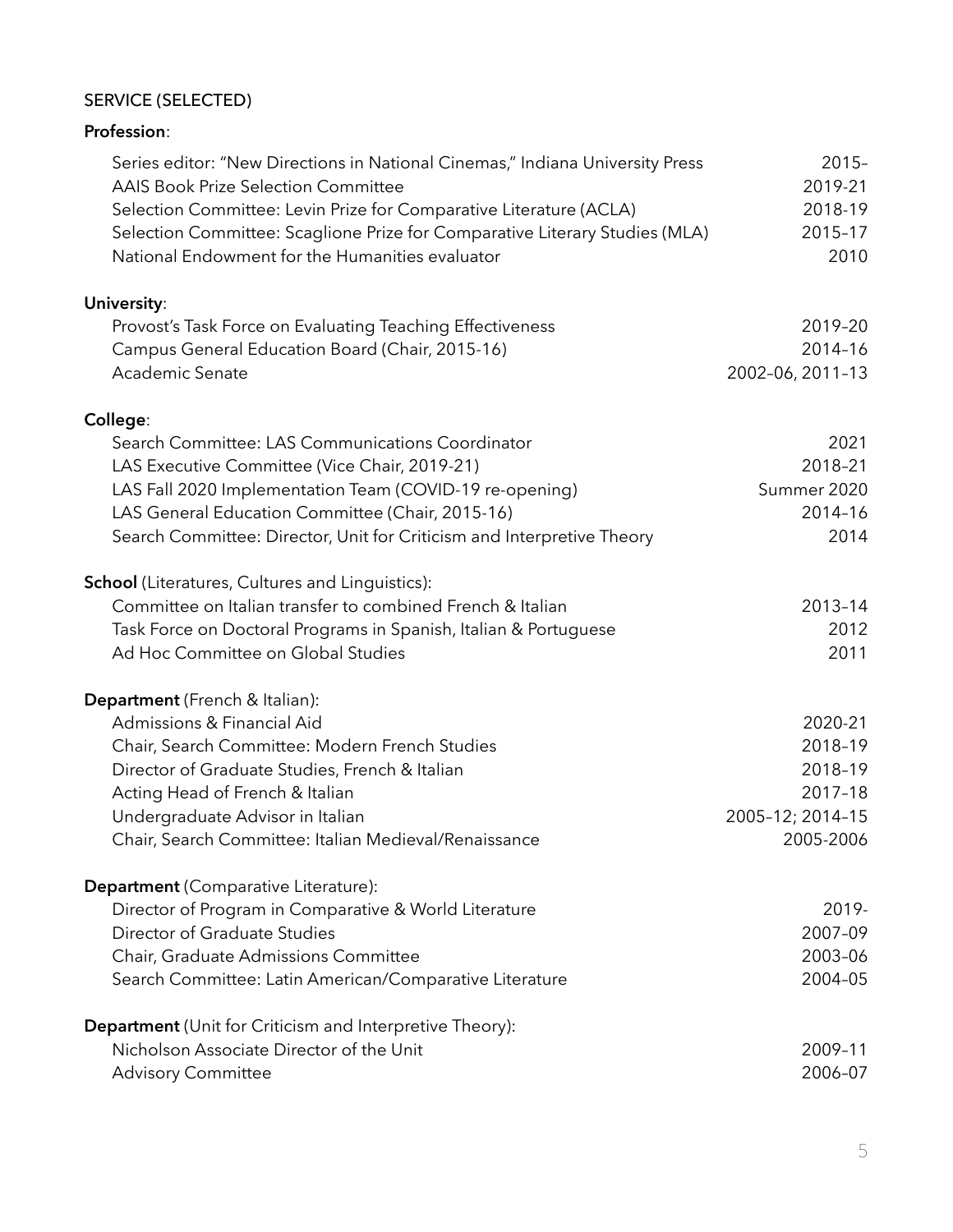## **TEACHING**

## **Selected Courses at Illinois** (400-level is mixed grad and undergrad; 500 level, grad only):

| <b>CWL 581</b> | The "Echo-Logical":<br>Sound   Politics   Space | Seminar on sound studies, politics and the environment: Attali, Chion,<br>Proust, Eidsheim, Cavarero, Sterne, Lacoue-Labarthe and others.     | $\star$ |
|----------------|-------------------------------------------------|-----------------------------------------------------------------------------------------------------------------------------------------------|---------|
| <b>CWL 581</b> | The "Moving Image":<br>Feeling & Film           | Seminar on phenomenology and film: Merleau-Ponty, Deleuze,<br>Sobchack, Barker, Massumi, Harbord, Chen and others.                            | $\circ$ |
| <b>CWL 581</b> | <b>Biopolitical Fantasy</b>                     | Seminar on the role of fantasy in mediating and shaping biopolitics:<br>Esposito, Agamben, Edelman, Väliaho, Neroni, Mbembe and others.       | $\circ$ |
| <b>CWL 501</b> | Theory of Literature                            | Survey of critical theory: Kant, Hegel, Freud, Marx, Nietzsche, Lacan,<br>Derrida, Bhabha, Spivak, Zizek and others.                          | $\circ$ |
| <b>CWL 461</b> | European<br><b>Detective Fiction</b>            | Italian, French and Scandinavian crime fiction from 1980s to the<br>present, with emphasis on globalization and decline of nation state.      | $\circ$ |
| <b>CWL 413</b> | Dante                                           | Study of entire Divine Comedy along with source texts (dolce stil novo, s<br>courtly love, etc.); Auerbach, Barolini, Ascoli and others.      |         |
| ITAL 510       | Inhuman(e)<br>Cinema                            | The "non-human turn" in Italian cinema: Schoonover, Iovino, Morton,<br>Wu Ming and more; films by Pasolini, Antonioni, Rossellini and others. |         |
| ITAL 470       | Topics in<br>Italian Cinema                     | Commedia all'italiana: Italian film comedies of the 1950s, 60s and 70s,<br>gender, socio-economic changes and consumerism in postwar Italy.   |         |
| ITAL 470       | Topics in<br>Italian Cinema                     | The Peplum: survey of "sword and sandals" genre from 1914 to now;<br>emphasis on gender, sexuality, and the male body on screen.              | $\circ$ |
| ITAL 470       | Topics in<br>Italian Cinema                     | The Spaghetti Western: major works of the genre (Leone, Corbucci,<br>etc.); readings on masculinity and genre, Fisher.                        | $\circ$ |
| ITAL 470       | Topics in<br>Italian Cinema                     | Contemporary Auteurs: auteur theory and films by four contemporary<br>Italian directors: Sorrentino, Garrone, Rohrwacher and Crialese.        | $\circ$ |
| ITAL 440       |                                                 | Modern Italian Novel Works of Italo Calvino. Taught in Italian.                                                                               |         |

# **Selected Courses at Illinois** (Undergraduate only):

| CWL 395        | Persons and Things                           | The history and philosophy of artificial life and intelligence, from<br>Homer to Ex machina. Campus Honors Program.                        | $\circ$  |
|----------------|----------------------------------------------|--------------------------------------------------------------------------------------------------------------------------------------------|----------|
| <b>CWL 242</b> | Literature of Europe<br>and the Americas II  | Introduction to masterpieces of the Western literary tradition from the<br>Enlightenment to the present; lectures and supervision of TAs.  | $\Omega$ |
| CWL 241        | Literature of Europe<br>and the Americas I   | Introduction to masterpieces of the Western literary tradition from the<br>ancient world to Early Modern; lectures and supervision of TAs. | $\circ$  |
| ITAL 270       | Introduction to<br>Italian Cinema            | Survey of Italian cinema, from the silent period to fascist film,<br>neorealism, and the present day.                                      | $\circ$  |
| ITAL 200       | Intro. to the Study of<br>Italian Literature | Survey of Italian literature from 1300-present; also includes literary<br>terminology and methodology. Taught in Italian.                  | $\circ$  |

\* Student evaluation scores were not collected because of the transition to online learning (COVID-19).

° course evaluations were "truly outstanding" (top 10%) according to the "List of Teachers Ranked as Excellent."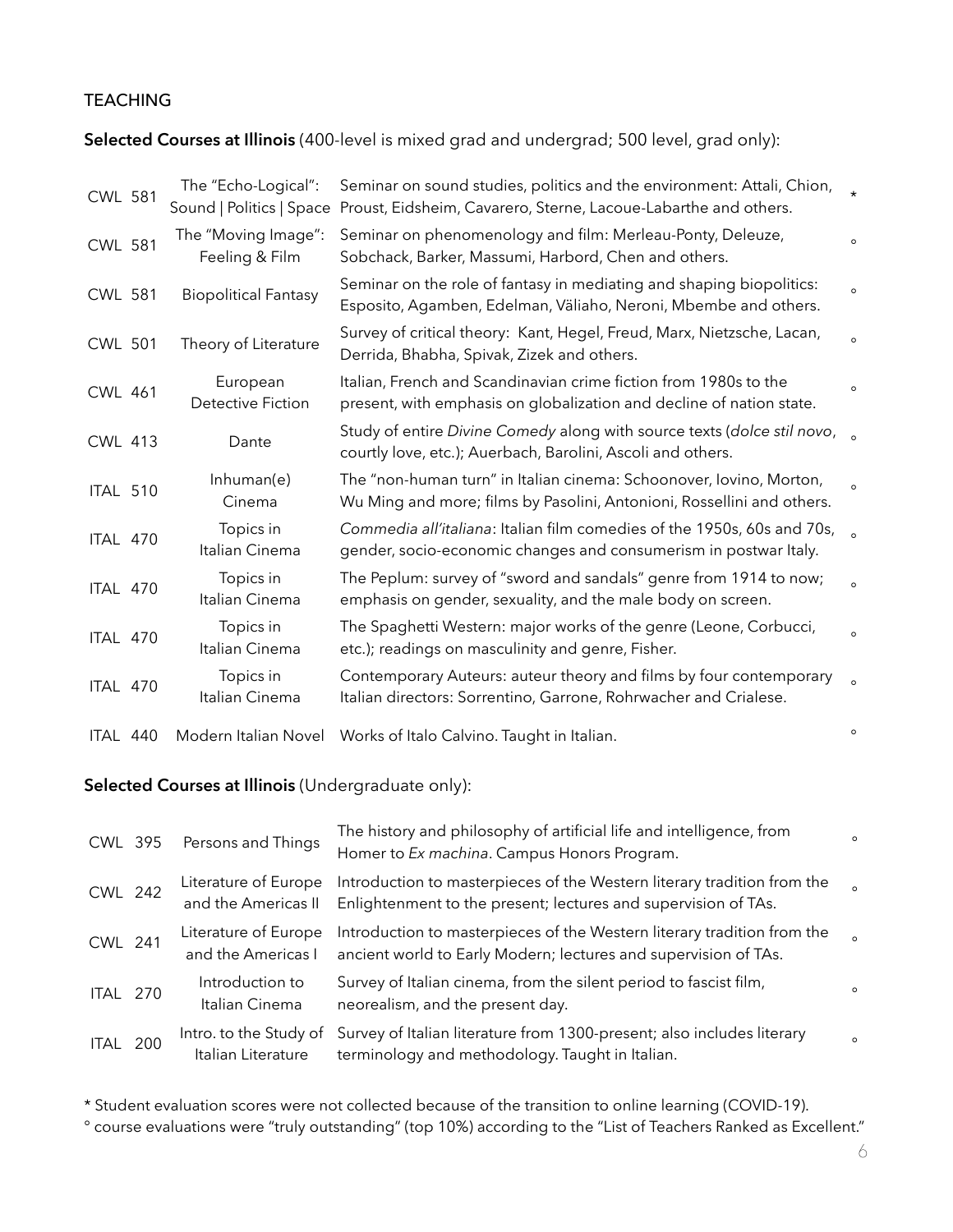### EXAMS AND DISSERTATIONS (SELECTED)

- **Ph.D. Chair**: Asiya Ikhsanova, CWL (2016-, co-chair Lilya Kaganovsky); Laura Chinchilla, CWL (2012–15, co-chair Ericka Beckman); Matthias Stephan, CWL (2007–15).
- **Ph.D. Committees**: Elisabetta Carraro, Italian (University of Toronto, External Examiner, 2020); Julien Berthelon, French (2020–); Patrick Kimutis, English (2019-); Francesco Ferrari, Italian (2017–); Pier-Paolo Spagnolo, Italian (2017–); Benoit Malyoune, French (2018); Peter Tarjanyi, French (2017–19); Nick Strole, French (2017–19); Meagan Smith, CWL (2016–); Dora Valkanova, ICR (2016–19); Corey Flack, Italian (2013–16).
- **Ph.D. Exams**: Nobuto Sato, CWL (2021); Demetrio Antolini, Italian (Ohio State, 2020); Julien Berthelon, French (2020); Francesco Ferrari, Italian (2017); PierPaolo Spagnolo (2017); Peter Tarjanyi, French (2017); Nick Strole, French (2017); Meagan Smith, CWL (2016); Jessica Sciubba, Italian (2014); Corey Flack (2013); Laura Chinchilla, CWL (2012)
- **M.A. Exams**: Gabriella Stuardi, Italian (2020); Soraya Cipolla, Italian (2019); Patrick Mabeya, Italian (2019); Francesca Nardecchia, Italian (2018); Fara Taddei, Italian (2017); Asiya Ikhsanova, Comp Lit (2016); Brooke Welling, Italian (2016); Daniella Moffa, Italian (2016).

## CONFERENCE PAPERS & TALKS

### **Invited Talks (Selected)**:

- "Calvino and the Catacoustic: An 'Echo-logical' Reading," for the French and Italian Graduate Student speaker series at The Ohio State University, 2/4/2020.
- "Calvino and the Catacoustic: An 'Echo-logical' Reading," at UC Berkeley, 1/30/2020.
- "Calvino and the Catacoustic: An 'Echo-logical' Reading," for the Italian Ecologies lecture series at The Johns Hopkins University, 11/5/2019.
- "Transnational Genre Films," a seminar on videographic criticism at the Ohio State University, 9/25/2019.
- "Italian Cinematic Masculinity: The Italian (Super)hero and Transnational Flow," for the Italian Cinema(s) Abroad conference at The Ohio State University, 3/23/19.
- "Transnational Masculinity, Biopolitics and Italian Cinema," at the University of North Carolina, Chapel Hill, 1/12/18.
- "The Biopolitical Dimension of Italian Cinema," at the University of Leeds, UK, 11/30/16.
- "Feeling Biopolitics: The Visceral Dimension of the Peplum," at the Centre for Film and Screen Studies, Cambridge University, UK, 11/16/16.
- "Biopolitical Fantasy in Contemporary American Television and Film," at Aarhus University, Denmark, 9/16/16.
- "The Italian Crime Novel as National Popular Culture," at Loyola University, Maryland, 4/16/12.
- "A Peplum Century: from *Maciste* (1914) to *Spartacus: Blood and Sand* (2010)," at St. John's College, Cambridge University, England, 11/30/11.
- "Descended from Hercules: A Brief History of the Peplum," at the University of Vermont, Burlington, 9/20/11.
- "Gentlemen Prefer Hercules," at Northwestern University, 1/19/07.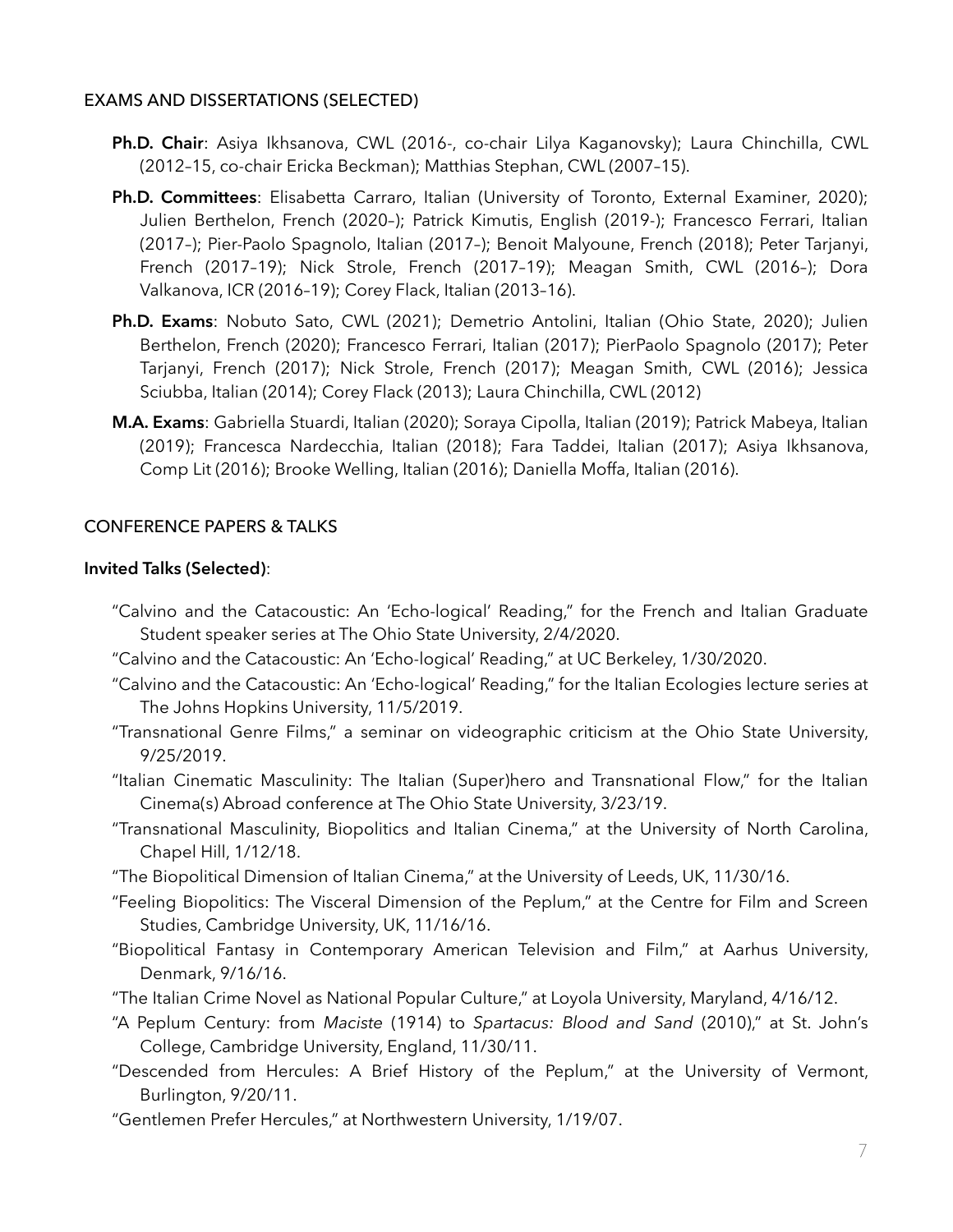### **Conference Presentations** (selected):

- "Cross Dressing in Early Italian Cinema," at the American Association of Italian Studies (AAIS) annual conference (5/30/21, online). Organizer: Robert A. Rushing.
- "Alice Rohrwacher and the Tactile Register: Dirt, Grain, Dust, Noise," at the 10<sup>th</sup> annual Symposium on New Trends in Modern and Contemporary Italian Cinema in Bloomington, Indiana (4/21/19)
- "Invisible Afterlives: The Afterlife of Calvino's Voice," at the American Association of Italian Studies (AAIS) annual conference in Sorrento, Italy (3/15/19). Organizer: Elena Past.
- "The Toxic Biopolitics of *Jeeg Robot,*" at the Modern Language Association (MLA) annual conference in Chicago (1/4/19). Organizer: Elena Past.
- "*Jeeg Robot:* Animacy, Biopolitics and Survival," at the American Association of Italian Studies (AAIS) annual conference in Sorrento, Italy (4/20/18). Organizer: Maria Anna Mariani.
- "*Jeeg Robot:* Transnational Masculinity and Biopolitics" at the 9th annual Symposium on New Trends in Modern and Contemporary Italian Cinema in Bloomington, Indiana (4/21/18)
- "Biopolitical Fantasy: Italian Thought and Contemporary Media," at the American Comparative Literature Association (ACLA) annual conference in Los Angeles (3/18/18).
- "Securing the Apocalypse: Biopolitical Imagery in Italian Cinema, 1960s-present," at the American Association of Italian Studies (AAIS) annual conference in Columbus, Ohio (4/20/17). Organizer: Roberto Risso.
- "No Future for Italy? Contemporary Italian Science Fiction" at the  $7<sup>th</sup>$  annual Symposium on New Trends in Modern and Contemporary Italian Cinema in Bloomington, Indiana (4/21/16)
- "*Orphan Black*: Textuality, Sexuality and Science," panel co-chair and co-organizer (with Andrea Goulet, Penn) at the American Comparative Literature Association (ACLA) annual conference in Boston (3/17–20/15)
- "The Dancing Women: Gendered Codes in *Orphan Black*," at the American Comparative Literature Association (ACLA) annual conference in Boston (3/18/15)
- "*Nos morituri:* Time in the Peplum" at the 6th annual Symposium on New Trends in Modern and Contemporary Italian Cinema in Bloomington, Indiana (4/24/15)
- "Rome: mobile city," at the Society for Cinema and Media Studies (SCMS) annual conference in Montreal, Canada (3/26/15)
- "Italian Detective Fiction and National Popular Culture" at the American Association of Italian Studies (AAIS) annual conference in Zurich, Switzerland (5/23/14)
- "Roma: città mobile: From Neorealism to *Commedia all'italiana,*" at the 5th annual Symposium on New Trends in Modern and Contemporary Italian Cinema in Bloomington, Indiana (4/24/14)
- "The Euro-Procedural: Globe | Nation | City," at the American Comparative Literature Association (ACLA) annual conference in New York (3/21/14)
- "The Geometry of Desire: Calvino & Descartes" at the American Comparative Literature Association (ACLA) annual conference in New Orleans (4/4/10)
- "Fractal Microscopy: *Blowup*, Greene, Calvino," at the Modern Language Association (MLA) annual conference in Chicago (12/27/07)